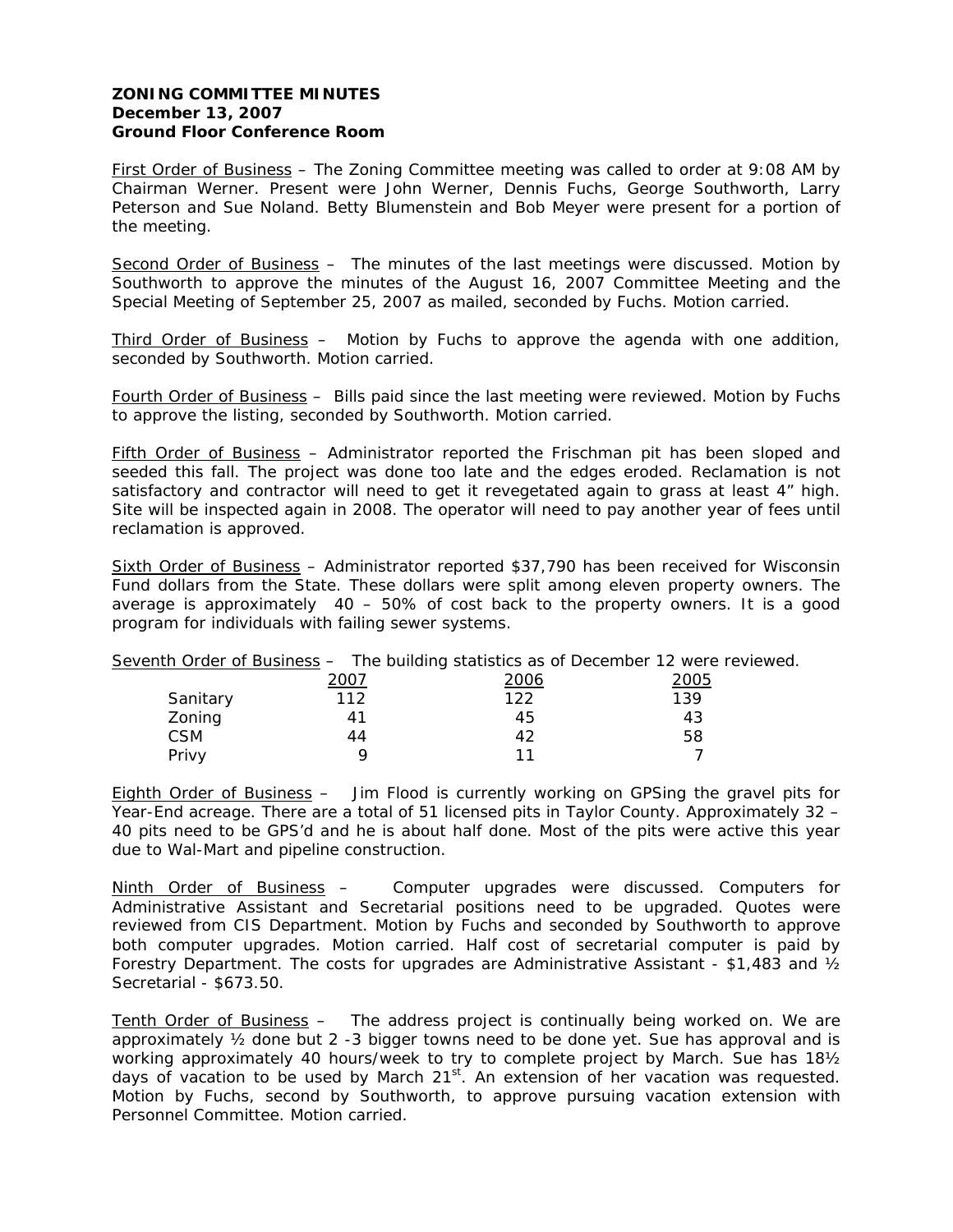Eleventh Order of Business – The property owner for the Jensen Dam will be trying to get property owners in flood zone to sign off. If property owners don't approve, then a public hearing will need to be conducted and area downstream zoned.

Twelfth Order of Business – The ownership of man-made lake beds was discussed. Bob Meyer and Betty Blumenstein were present for discussion. There are areas where manmade lake bottoms are all that is left in a parcel once all lots are sold. Various information was presented and discussed. Also discussed who maintains dam and who is responsible if dam goes out. Motion by Southworth, second by Fuchs, to have County Surveyor, Real Property Lister and Zoning Administrator draft code language change to address this issue and bring back to Zoning Committee. Motion carried.

Motion by Fuchs, second by Southworth to recess at 10:35 for Solid Waste & Recycling Committee Meeting. Motion carried. Reconvened Zoning Committee Meeting at 11:20 AM.

Thirteenth Order of Business – Airport Zoning Height Limitation Ordinance may need to be revised. The Airport runway changes require a revision due to extension of runways. More information will be forth coming from airport engineer.

Fourteenth Order of Business – The Department of Commerce is requiring all counties to do plan review for holding tanks in 2008. This will be an additional workload which will be difficult to complete with the limited staff.

Fifteenth Order of Business - Administrator reported the Dombrowski site recently had groundwater sampling completed. There are mixed results with high levels of tulene still showing. The readings are starting to stabilize. One more round of monitoring will be conducted in February. If results are okay, the County can begin closure process. If not okay, then need to monitor another year.

Sixteenth Order of Business – Farmland Preservation Transfers and Relinquishments were reviewed. For information only. No action necessary.

Next meeting will be at the Call of the Administrator. Motion by Southworth and seconded by Fuchs to adjourn at 11:42 AM. Motion carried.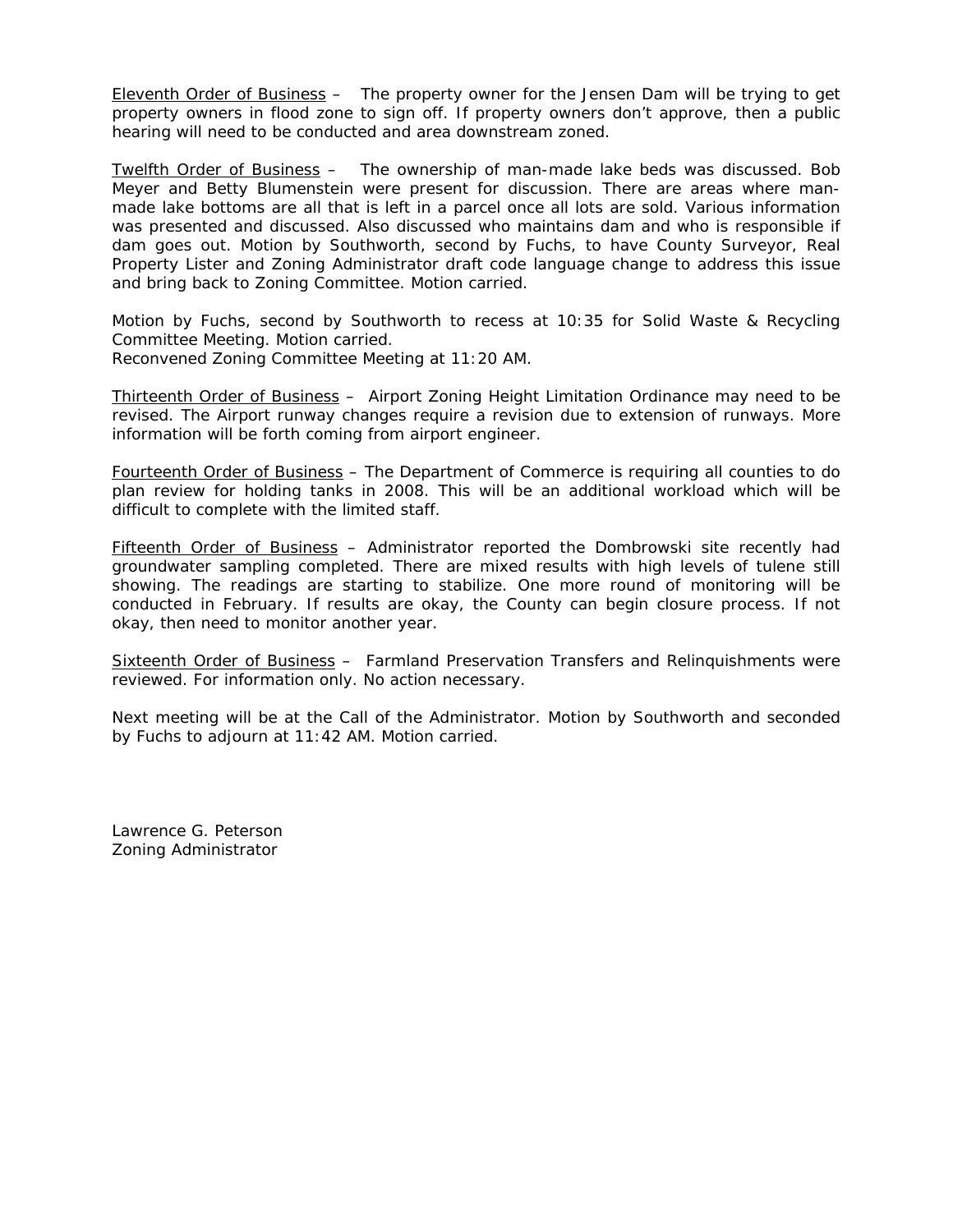### **ZONING COMMITTEE SPECIAL MEETING MINUTES September 25, 2007 West Entrance**

The Zoning Committee meeting was called to order at 9:33 AM by Chairman Werner. Present were John Werner, George Southworth, Dennis Fuchs, Larry Peterson and Sue Noland.

First Order of Business – A Resolution to Support the Preservation and Funding of the Private Onsite Wastewater Treatment SystemReplacement/Rehabilitation Financial Assistance Program was reviewed. The Wisconsin Fund assists property owners with sewer replacement if requirements are met. Since 2001, we have assisted 47 residents and distributed \$130,000 to qualified owners.

We would like the program continued. Motion by Fuchs and seconded by Southworth, to approve resolution and forward to County Board. Motion carried.

Motion by Fuchs and seconded by Southworth to adjourn at 9:42 AM. Motion carried.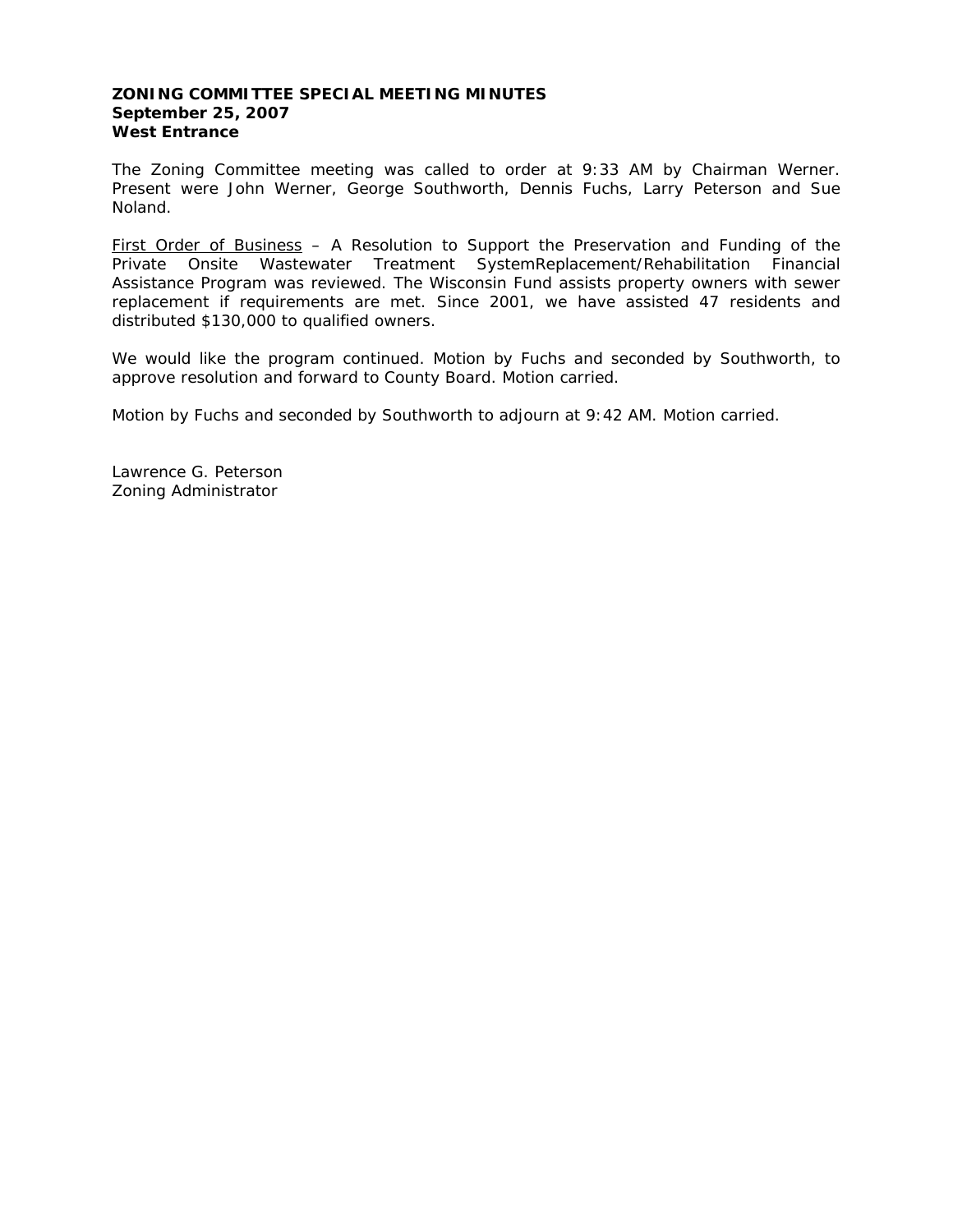## **ZONING COMMITTEE MINUTES August 16, 2007 Ground Floor Conference Room**

The Zoning Committee meeting was called to order at 9:25 AM by Chairman Werner. Present were John Werner, Dennis Fuchs, George Southworth joined at 9:40, Larry Peterson and Sue Noland.

First Order of Business – Bills paid listing was reviewed. Motion by Fuchs to approve the listing, seconded by Werner. Motion carried.

| Second Order of Business - The building statistics as of August 14 were reviewed. |      |      |      |  |  |  |
|-----------------------------------------------------------------------------------|------|------|------|--|--|--|
|                                                                                   | 2007 | 2006 | 2005 |  |  |  |
| Sanitary                                                                          | 64   | 76   | 83   |  |  |  |
| Zoning                                                                            | 34   | フフ   | 32   |  |  |  |
| <b>CSM</b>                                                                        | つフ   | 30   | 33   |  |  |  |
| Privy                                                                             |      |      |      |  |  |  |

Overall, major building is down but this is also the case state-wide.

Third Order of Business – DNR mining fee comparison was reviewed to decide whether it was necessary to increase gravel pit annual fees. The current fees collected, fees paid to the DNR & DNR fees based on new DNR schedule were reviewed. After review, it was agreed no increase needs to be made at this time.

Fourth Order of Business - The minutes of the last meetings were discussed. Motion by Southworth to approve the minutes of the April 5, 2007 and the Special Meeting of June 28, 2007 as mailed, seconded by Werner. Motion carried. Fuchs abstained as he had not attended either meeting.

Fifth Order of Business – The Hoffman CSM was presented creating a parcel which does not meet the subdivision ordinance 4:1 length to width ratio. Our Subdivision Ordinance states the Zoning Committee can grant a waiver when due cause is shown that lot could not be developed in another way. Motion by Southworth, seconded by Fuchs, to report to the landowner to shorten the lot to meet the 4:1 ratio. If not acceptable to him, have landowner come before Zoning Committee to give an explanation as to why it can't be shortened. Motion carried.

Sixth Order of Business – Administrator updated the committee on address project. The Zoning Office, with the Surveyor Office & Tax Lister, are going through error lists to correct the problems by using aerials and tax information. If problem can't be resolved, then the property would need to be field verified. We have recently been informed by Arlen Albrecht, who works with Census Data, that he needs final information by April 2008. We checked into getting help from consultant to help assist . Administrator will be working with Land Information Committee to acquire grant dollars if required. If request for funding is not successful, then may come back to Zoning Committee for funding.

Seventh Order of Business – Administrator reported Land Use Planning is in the final stage. We are waiting for County Board meeting to present final plan for approval.

Eighth Order of Business – The proposed 2008 budgets were reviewed for Zoning Administrator, Smart Growth, Non-Metallic Mining, Uniform County Address System, Brownfield and miscellaneous revenue reports. After reviewing and discussion, motion by Fuchs to approve proposed 2008 budgets, seconded by Southworth. Motion carried.

Ninth Order of Business - Farmland Preservation Agreement, Miscellaneous Files, Transfers, and Relinquishments were reviewed. For information only. No action necessary.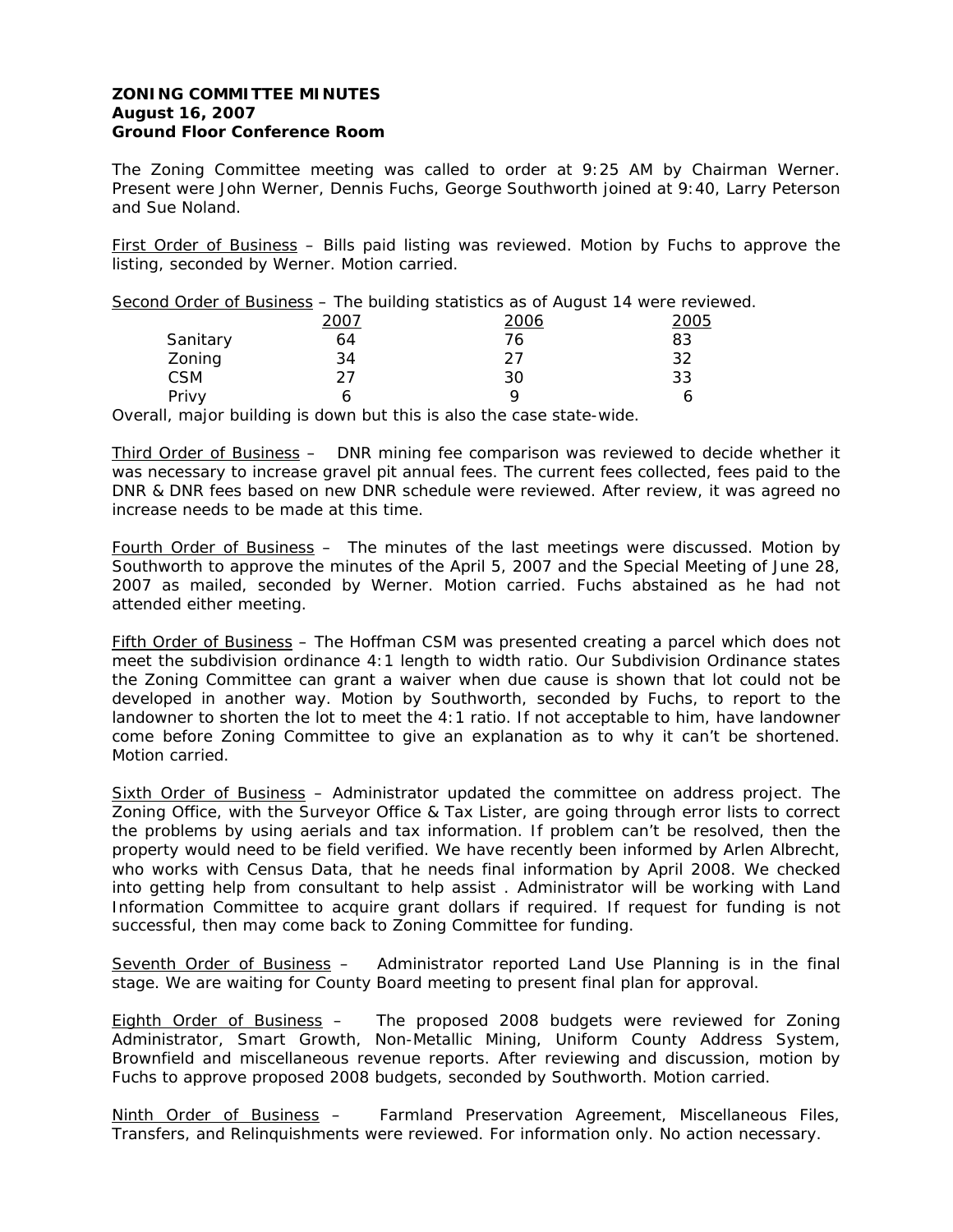Next meeting will be at the Call of the Administrator. Motion by Southworth and seconded by Fuchs to adjourn at 10:22 AM. Motion carried.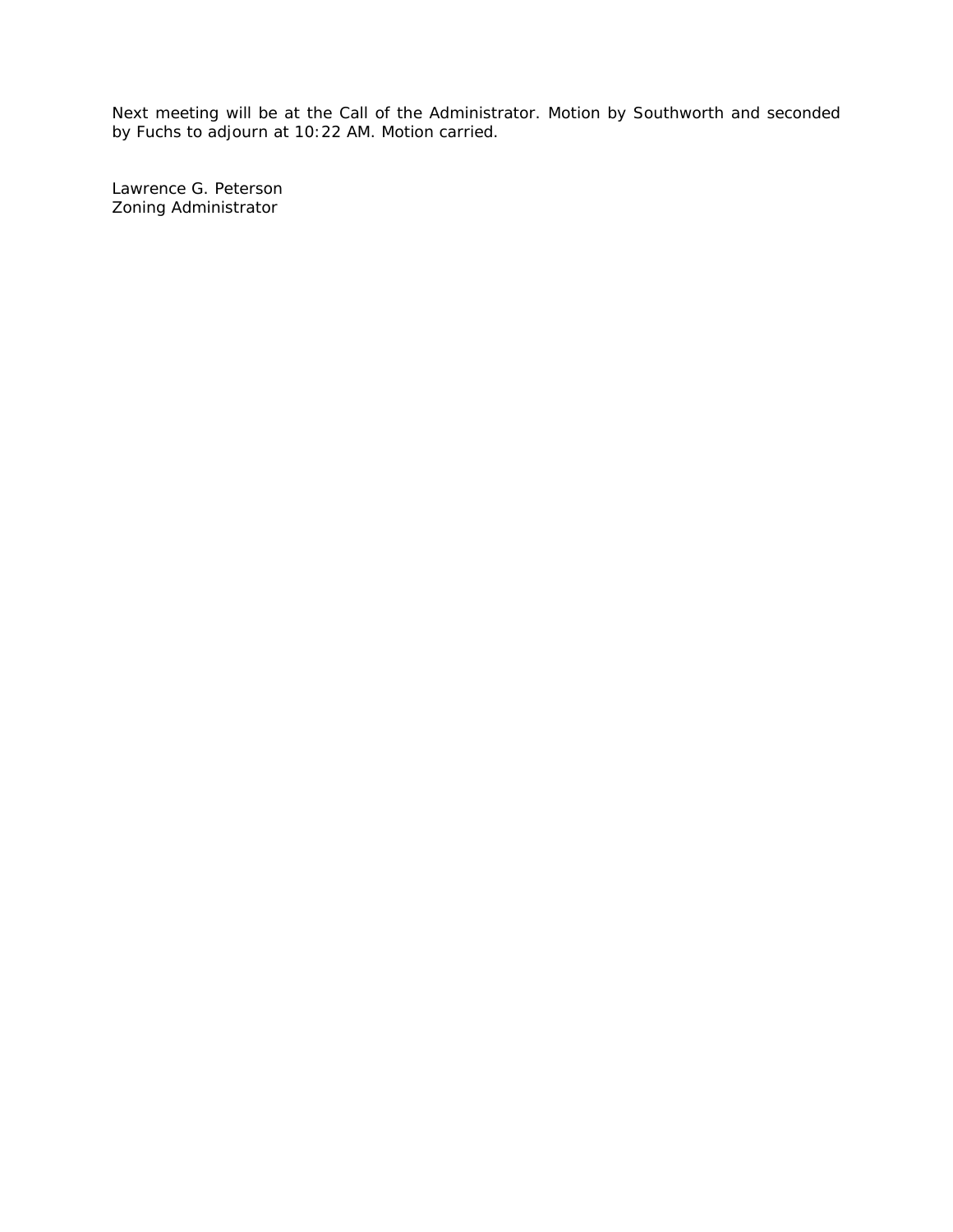### **ZONING COMMITTEE SPECIAL MEETING MINUTES June 28, 2007 West Entrance**

The Zoning Committee meeting was called to order at 9:30 AM by Chairman Werner. Present were John Werner, George Southworth, Larry Peterson and Sue Noland. Also present for the meeting were Dave Lemke and Spike Warner. Absent was Dennis Fuchs.

**First Order of Business** – A Resolution to Approve \$7,628.82 Payment For Placement of Culverts along County Road E was reviewed and discussed. Motion by Southworth, seconded by Werner, to accept the resolution and present to the County Board. Motion carried.

Discussed also was the fact that dollars may be reduced at County Board to cover just the engineering costs.

Motion by Southworth and seconded by Werner to adjourn at 9:40 AM. Motion carried.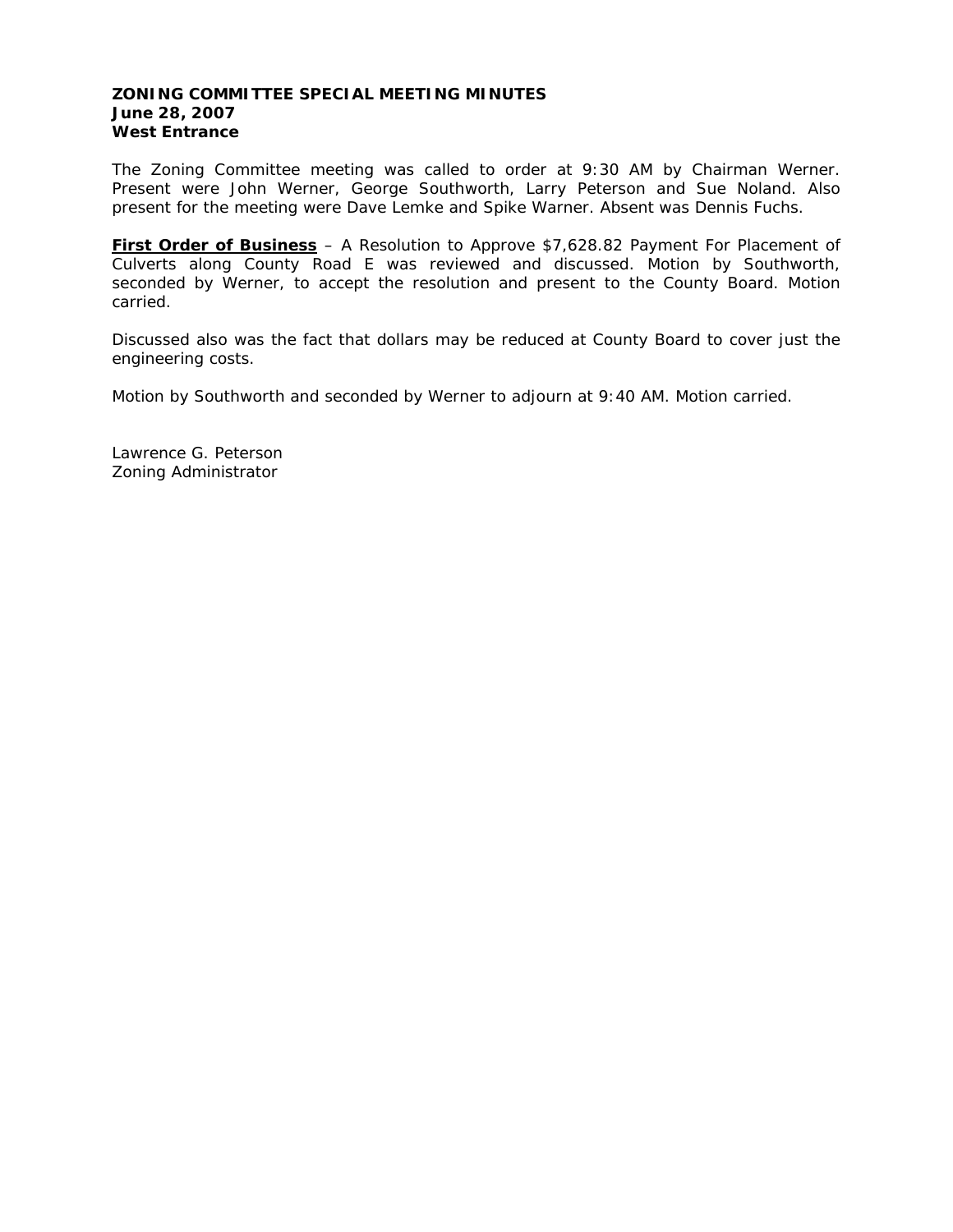## **ZONING COMMITTEE MINUTES April 5, 2007 County Board Room**

The Zoning Committee meeting was called to order at 9:00 AM by Chairman Werner. Present were John Werner, George Southworth, Larry Peterson and Sue Noland. Also present for a portion of the meeting were Dave Lemke, Harry Frosch, and Barb Kallenbach.

**First Order of Business** – The minutes of the last meeting were discussed. Motion by Southworth to approve the minutes of the February 15, 2007 meeting as mailed, seconded by Werner. Motion carried.

**Second Order of Business** – Bills paid listing was reviewed. Motion by George Southworth to approve the listing, seconded by Werner. Motion carried.

**Third Order of Business** – The Clear Lake/Bradow Dam project was discussed. A letter was reviewed from the DNR giving final approval of the floodplain project. An ordinance amending Chapter 29 was reviewed to modify the County Code to incorporate the Clear Lake/Bradow Dams into Taylor County Floodplain Zoning. Dave Lemke asked to be able to speak at the County Board session when the ordinance is presented to discuss the County share of the bill from Peterson & Sons for placing culverts. Motion by Southworth to accept DNR's Dam Failure Flood Shadow Revisions final approval and accept ordinance and present to County Board, seconded by Werner. Motion carried.

**Fourth Order of Business** – The 2006 Annual Report of the Taylor County Zoning office was discussed. Motion by Southworth to approve the 2006 Annual Report, seconded by Werner. Motion carried. Copies will be forwarded to other County Board members.

**Fifth Order of Business** – The Non-Metallic Mining ordinance revision was reviewed. Administrator gave an overview of the changes the DNR requested to the ordinance. The ordinance needs to be updated by June 1, 2007. Copies were given to Committee of the insertions and deletions to the ordinance and also the final rewritten chapter for County Board approval. Motion by Southworth to approve the Non-Metallic Mining ordinance and present to County Board for approval, seconded by Werner. Motion carried.

**Sixth Order of Business** – A Farmland Preservation Agreement for Wilfred & Darlene Strack in Goodrich was reviewed. For information only. No action taken.

**Seventh Order of Business** – Administrator reported on gravel pit licensing for future sand at the Wal-Mart site. Hoffman Construction submitted application for opening a sand pit on the Claire and Dennis Frischman property in Chelsea. Motion by Southworth to proceed with licensing Frischman pit if no objections are received, seconded by Werner. Motion carried.

**Eighth Order of Business** – Administrator reported on progress of address project. The lists from ADC are being addressed for doing corrections and verifications. ADC proposed to come to Taylor County and work for 2 days to assist in getting problems resolved. Motion by Southworth to approve a technician to come for 2 days to assist with address project, seconded by Werner. Motion carried. Cost will be approximately \$1000.00.

Next meeting will be at the Call of the Administrator. Motion by Southworth and seconded by Werner to adjourn at 10:05 AM. Motion carried.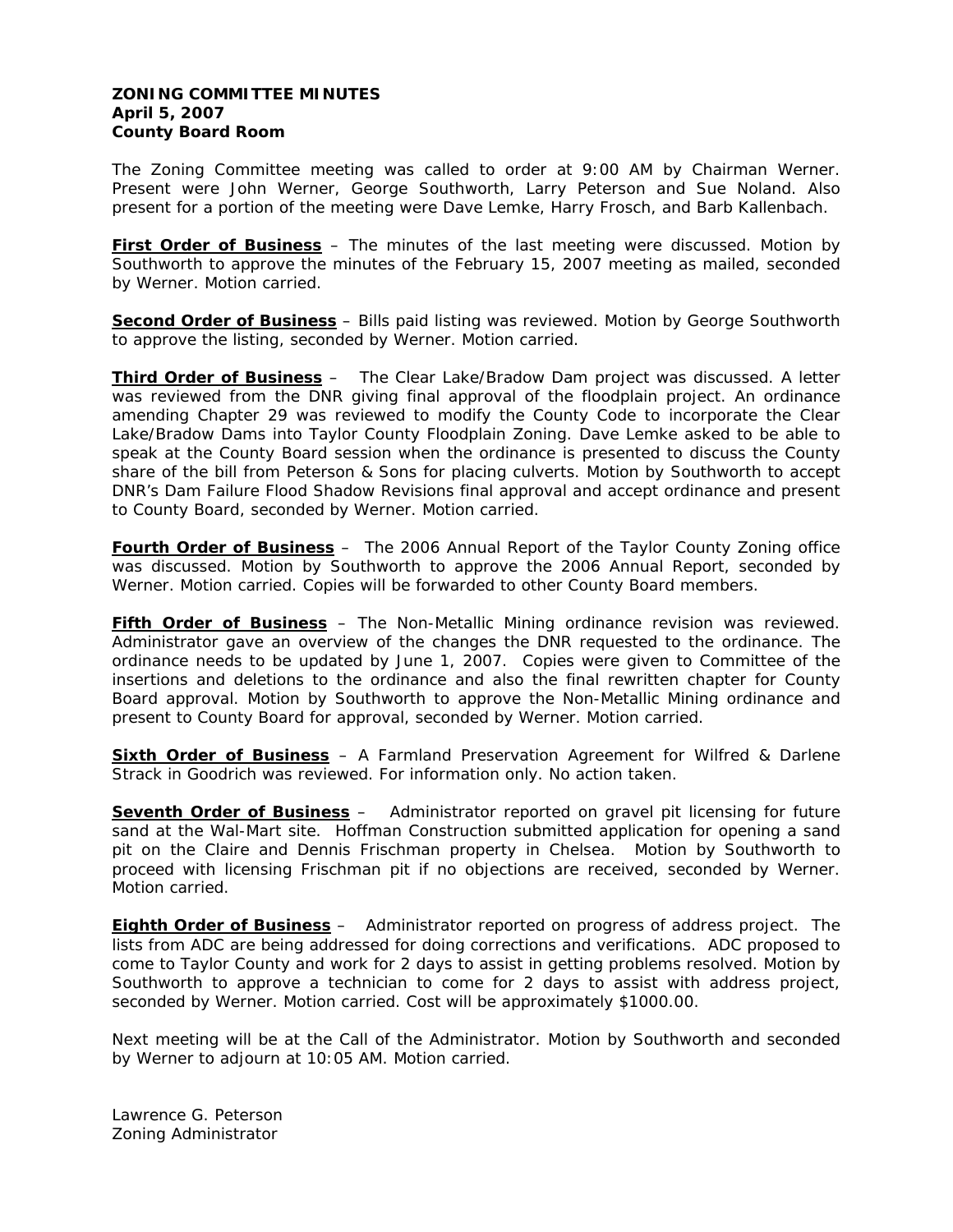# **ZONING COMMITTEE MINUTES February 15, 2007 County Board Room**

The Zoning Committee meeting was called to order at 9:00 AM by Chairman Werner. Present were John Werner, George Southworth, Larry Peterson and Sue Noland. Also present for a portion of the meeting were Dave Lemke, Harry Frosch, Paul Church from Peterson Construction and Steve Anderson, Corp Counsel.

**First Order of Business** – The minutes of the last meeting were discussed. Motion by Southworth to approve the minutes of the December 21, 2006 meeting as mailed, seconded by Werner. Motion carried.

**Second Order of Business** – No bills for review at this time.

**Third Order of Business** – a) The Clear Lake/Bradow Dam project was discussed. The Corp Counsel opinion on payment for culverts was County should not pay due to work done prior to approval and project not bid out. Corp Counsel will continue to see if other options are available. Dave Lemke stated the project was administered by the Lake Esadore Association, a private enterprise, to do the work with the agreement that the cost would be split four ways. Also discussed was the difference between Taylor County Highway Commissioner's estimate and the actual bill of work done by Peterson. The billing does show sales tax which is also proof that is was requested from a private enterprise because if billed to Taylor County or the Town of Hammel, it would have been tax exempt. Mr. Southworth indicated the project affected more than 3 or 4 families. All the people west of the road intersection would be affected if the road ever washed out. Dave Lemke presented a bid received from the Highway Commissioner previously. He also stated the engineering original costs were \$17,000 with additional cost of \$4600 added for the placement of culverts and change to Flood Shadow.

Mr. Southworth indicated the public has access to use the lake, not just people living on the lake.

Mr. Anderson stated his current facts for his opinion; but he will continue researching the project.

Motion by Southworth to table until Corp Counsel's second opinion is presented to the Finance Committee, seconded by Werner. Motion carried.

b) Administrator reported on DNR comments dealing with placement of the 2 culverts. If Cooper Engineering gives DNR satisfactory answers, the DNR will approve the revised mapping. This would alleviate the floodplain problems associated with the original problem of Perkinstown Avenue overtopping.

**Fourth Order of Business** – Administrator reported the Non-metallic Mining Ordinance needs to be revised by June 1, 2007. The DNR revised NR135 by removing provisions for the start-up program, combining dates for reports due and increase in fees paid. Committee felt we should contact each pit operator informing them of the ordinance changes and seek their input whether a public hearing should be held. The Zoning Administrator will present an ordinance amendment at the next meeting.

**Fifth Order of Business** – Update on the address project was given. The final reports are back from ADC. There are seven files that need to be reviewed and corrected. There will be a lot of work to get the files all purged and corrected. We are working with the Real Property Lister office, Surveyors office and Beth at the Sheriff's Department who deals with MSAG. ADC did a training session with the County involved people and went over errors that need correcting. Also, ADC reviewed the process to make changes to the mapping. We hope by fall corrections can be completed so signage can be done.